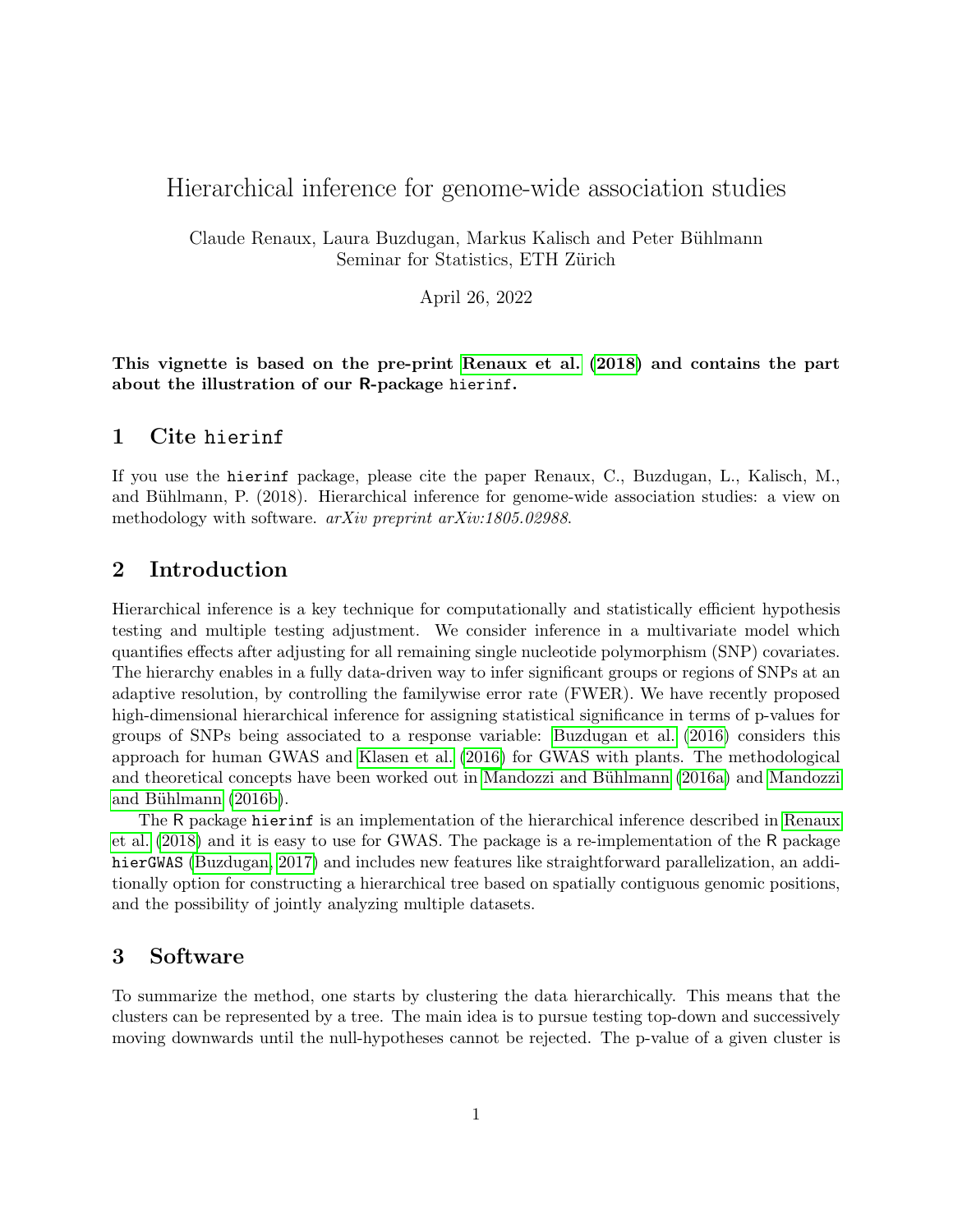calculated based on the multiple sample splitting approach and aggregation of those p-values as described in [Renaux et al.](#page-9-0) [\(2018\)](#page-9-0).

The work flow is straightforward and is composed in two function calls. We note that the package hierinf requires complete observations, i.e. no missing values in the data, because the testing procedure is based on all the SNPs which is in contrast to marginal tests. If missing values are present, they can be imputed prior to the analysis. This can be done in R using e.g. mice [\(van Buuren and Groothuis-Oudshoorn, 2011\)](#page-9-3), mi [\(Shi et al., 2011\)](#page-9-4), or missForest [\(Stekhoven](#page-9-5) and Bühlmann, 2012).

A small simulated toy example with two chromosomes is used to demonstrate the procedure. The toy example is taken from [\(Buzdugan, 2017\)](#page-8-2) and was generated using PLINK where the SNPs were binned into different allele frequency ranges. The response is binary with 250 controls and 250 cases. Thus, there are  $n = 500$  samples, the number of SNPs is  $p = 1000$ , and there are two additional control variables with column names "age" and "sex". The first 990 SNPs have no association with the response and the last 10 SNPs were simulated to have a population odds ratio of 2. The functions of the package hierinf require the input of the SNP data to be a matrix (or a list of matrices for multiple datasets). We use a matrix instead of a data.frame since this makes computation faster.

```
# load the package
library(hierinf)
# random number generator (for parallel computing)
RNGkind("L'Ecuyer-CMRG")
# We use a small build-in dataset for our toy example.
data(simGWAS)
# The genotype, phenotype and the control variables are saved in
# different objects.
sim.geno <- simGWAS$x
sim.pheno <- simGWAS$v
sim.clvar <- simGWAS$clvar
```
The two following sections correspond to the two function calls in order to perform hierarchical testing. The third section gives some notes about running the code in parallel.

#### <span id="page-1-0"></span>3.1 Software for clustering

The package hierinf offers two possibilities to build a hierarchical tree for corresponding hierarchical testing. The function cluster\_var performs hierarchical clustering based on some dissimilarity matrix and is described first. The function cluster\_position builds a tree based on recursive binary partitioning of consecutive positions of the SNPs. For a short description, see at the end of Section 2.3 in [Renaux et al.](#page-9-0) [\(2018\)](#page-9-0).

Hierarchical clustering is computationally expensive and prohibitive for large datasets. Thus, it makes sense to pre-define dis-joint sets of SNPs which can be clustered separately. One would typically assume that the second level of a cluster tree structure corresponds to the blocks given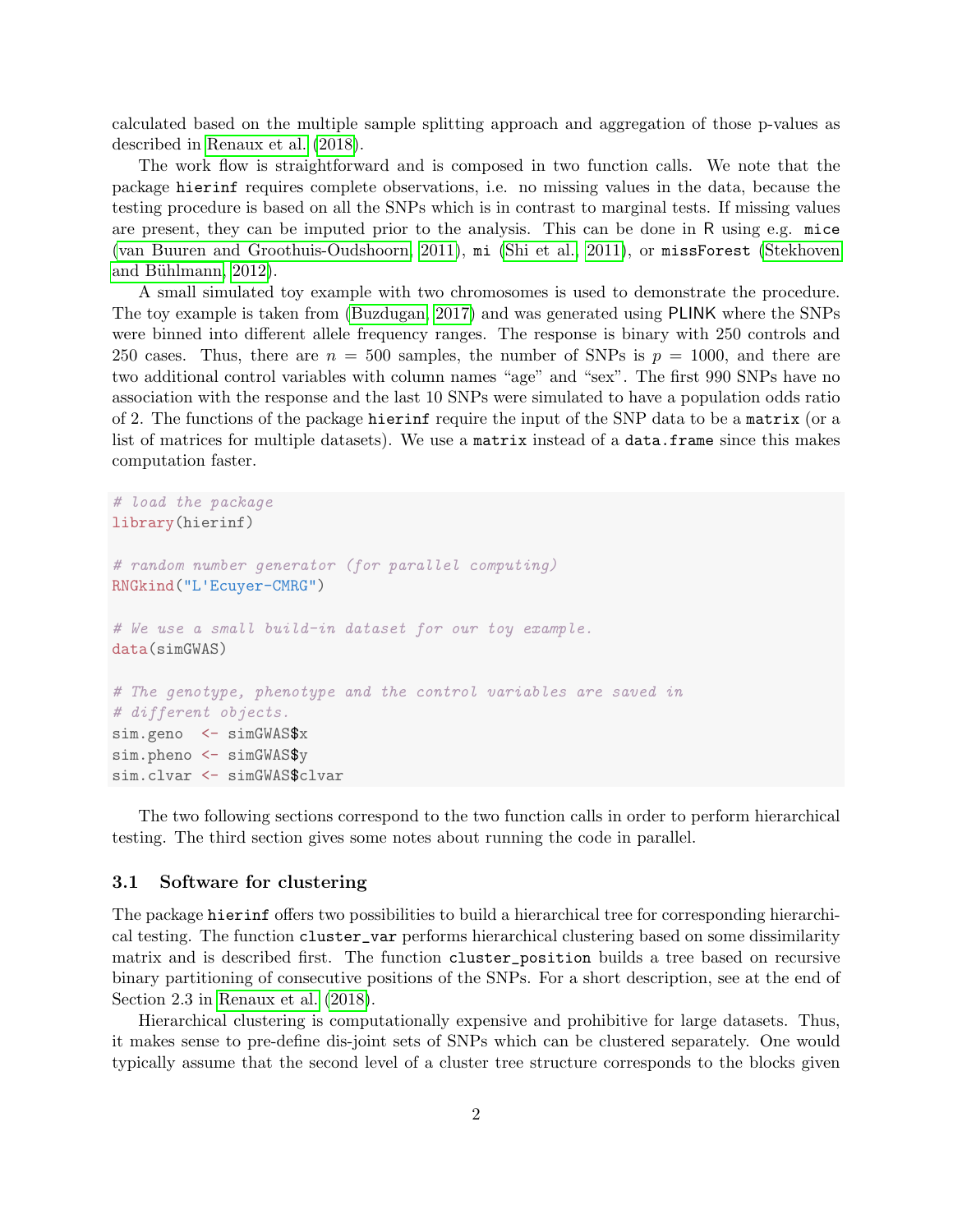by the chromosomes as illustrated in Figure [1.](#page-2-0) For the method based on binary partitioning of consecutive positions of SNPs, we recommend to pre-define the second level of the hierarchical tree as well. This allows to run the building of the hierarchical tree and the hierarchical testing for each block or in our case for each chromosome in parallel, which can be achieved by adding the two commented arguments in the function calls below. If one does not want to specify the second level of the tree, then the argument block in both function calls can be omitted.



<span id="page-2-0"></span>Figure 1: The top two levels of a hierarchical tree used to perform multiple testing. The user can optionally specify the second level of the tree with the advantage that one can easily run the code in parallel over different clusters in the second level, denoted by block  $1, \ldots$ , block k. A natural choice is to choose the chromosomes as the second level of the hierarchical tree, which define a partition of the SNPs. If the second level is not specified, then the first split is estimated based on clustering the data, i.e. it is a binary split. The user can define the second level of the tree structure using the argument block in the functions cluster\_var / cluster\_position. The function cluster\_var / cluster\_position builds a separate binary hierarchical tree for each of the blocks.

In the toy example, we define the second level of the tree structure as follows. The first and second 500 SNPs of the SNP data sim.geno correspond to chromosome 1 and chromosome 2, respectively. The object block is a data.frame which contains two columns identifying the two blocks. The blocks are defined in the second column and the corresponding column names of the SNPs are stored in the first column. The argument stringsAsFactors of the function data.frame is set to FALSE because we want both columns to contain integers or strings.

```
# Define the second level of the tree structure.
block \leq data.frame("colname" = paste0("SNP.", 1:1000),
                    "block" = rep(c("chrom 1", "chrom 2"), each = 500),
                    stringsAsFactors = FALSE)
# Cluster the SNPs
dendr \leq cluster_var(x = sim.geno,
                     block = block)
                     # # the following arguments have to be specified
                     # # for parallel computation
                     # parallel = "multicore",
                     # ncpus = 2)
```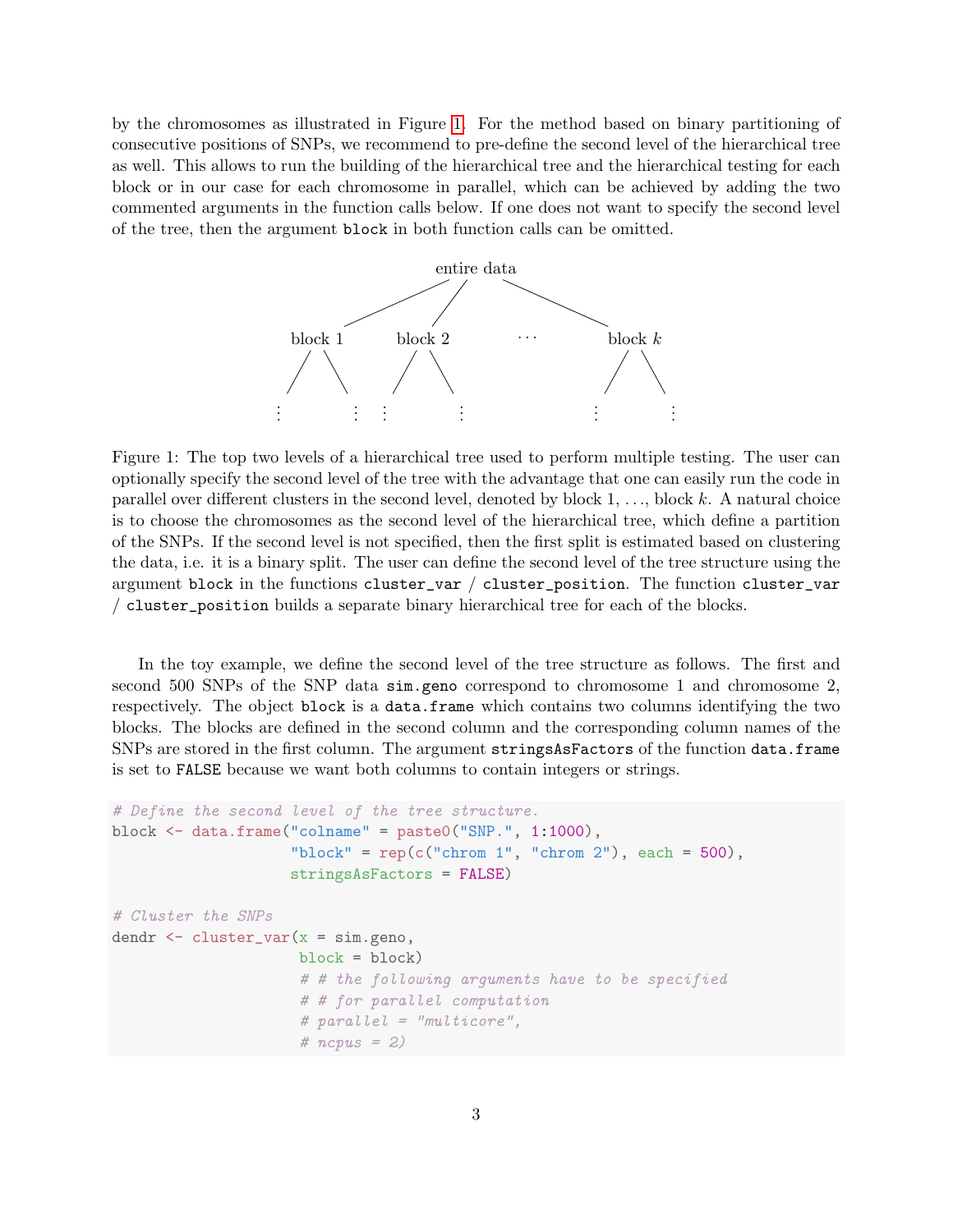By default, the function cluster\_var uses the agglomeration method average linkage and the dissimilarity matrix given by  $1 - (empirical correlation)^2$ .

Alternatively, cluster\_position builds a hierarchical tree using recursive binary partitioning of consecutive genomic positions of the SNPs. As for cluster\_var, the function can be run in parallel if the argument block defines the second level of the hierarchical tree and the two commented arguments parallel and ncpus are added.

```
# Store the positions of the SNPs.
position <- data.frame("colnames" = paste0("SNP.", 1:1000),
                       "position" = seq(from = 1, to = 1000),
                       stringsAsFactors = FALSE)
# Build the hierarchical tree based on the position
# The argument block defines the second level of the tree structure.
dendr.pos <- cluster_position(position = position,
                              block = block# # the following arguments have to be
                              # # specified for parallel computation
                              # parallel = "multicore",
                              # ncpus = 2)
```
### 3.2 Software for hierarchical testing

The function test\_hierarchy is executed after the function cluster\_var or cluster\_position since it requires the output of one of those two functions as an input (argument dendr).

The function test\_hierarchy first randomly splits the data into two halves (with respect to the observations), by default B = 50 times, and performs variable screening on the second half. Then, the function test\_hierarchy uses those splits and corresponding selected variables to perform the hierarchical testing according to the tree defined by the output of one of the two functions cluster\_var or cluster\_position.

As mentioned in Section [3.1,](#page-1-0) we can exploit the proposed hierarchical structure which assumes the chromosomes to form the second level of the tree structure as illustrated in Figure [1.](#page-2-0) This allows to run the testing in parallel for each block, which are the chromosomes in the toy example.

The following function call performs first the global null-hypothesis test for the group containing all the variables/SNPs and continues testing in the hierarchy of the two chromosomes and their children.

```
# Test the hierarchy using multi sample split
set.seed(1234)
result \leq test_hierarchy(x = sim.geno,
                         y = sim.pheno,
                         clvar = sim.clvar,
                         # alternatively: dendr = dendr.pos
                         dendr = dendr,
```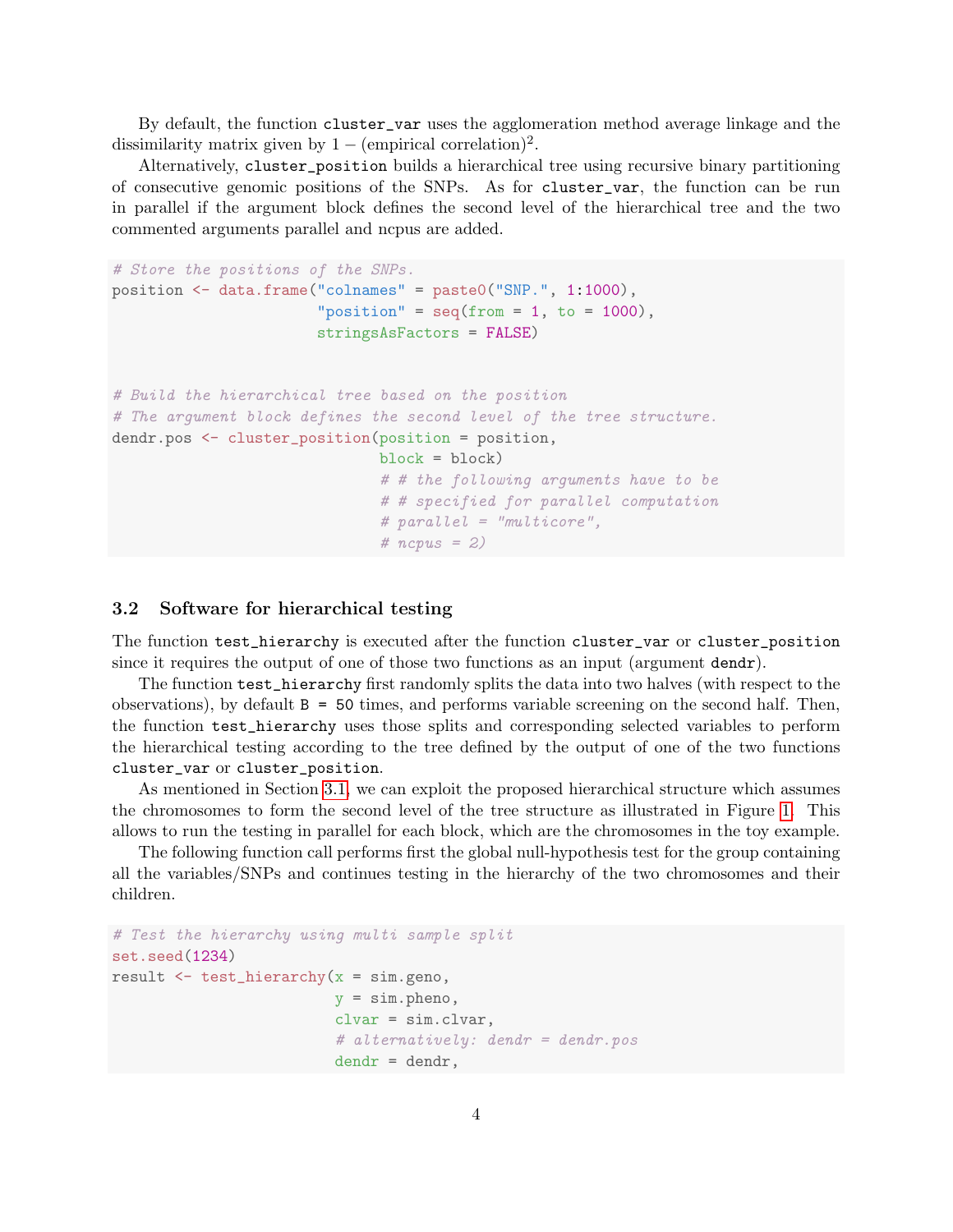```
family = "binomial")
# # the following arguments have to be
# # specified for parallel computation
# parallel = "multicore",
# ncpus = 2)
```
The function test\_hierarchy allows to fit models with continuous or binary response, the latter being based on logistic regression. The argument family is set to "binomial" because the response variable in the toy example is binary.

The output looks as follows:

```
print(result, n.terms = 4)
```

```
## block p.value significant.cluster
## 1 chrom 1 0.0372845 SNP.1, SNP.2, SNP.3, SNP.4, ... [496]
## 2 chrom 2 0.0253367 SNP.605, SNP.792, SNP.636, SNP.857, ... [21]
## 3 chrom 2 0.0015598 SNP.992
## 4 chrom 2 2.642e-05 SNP.991
## 5 chrom 2 0.0034648 SNP.1000
## 6 chrom 2 0.0152762 SNP.994
## 7 chrom 2 0.0005863 SNP.993
## 8 chrom 2 0.0117842 SNP.997
```
The output shows significant groups of SNPs or even single SNPs if there is sufficient strong signal in the data. The block names, the p-values, and the column names (of the SNP data) of the significant clusters are returned. There is no significant cluster in chromosome 1. That's the reason why the p-value and the column names of the significant cluster are NA in the first row of the output. Note that the large significant cluster in the second row of the output is shortened to better fit on screen. In our toy example, the last  $8$  column names are replaced by "... [8]". The maximum number of terms can be changed by the argument **n**.terms of the print function. One can evaluate the object result in the console and the default values of the print function are used. In this case, it would only display the first 5 terms.

The only difference in the R code when using a hierarchical tree based on binary recursive partitioning of the genomic positions of the SNPs (whose output is denoted as dendr.pos) is to specify the corresponding hierarchy:  $test\_hierarchy(..., dendr = dendr.pos, ...).$ 

We can access part of the output by result fres.hierarchy which we use below to calculate the  $\mathrm{R}^2$  value of the second row of the output, i.e. <code>result\$res.hierarchy[[2, "significant.cluster"]].</code> Note that we need the double square brackets to access the column names stored in the column significant.cluster of the output since the last column is a list where each element contains a character vector of the column names. The two other columns containing the block names and the p-values can both be indexed using single square brackets as for any data.frame, e.g. result\$res.hierarchy[2, "p.value"].

```
(coln.cluster <- result$res.hierarchy[[2, "significant.cluster"]])
## [1] "SNP.605" "SNP.792" "SNP.636" "SNP.857" "SNP.858" "SNP.911" "SNP.571"
```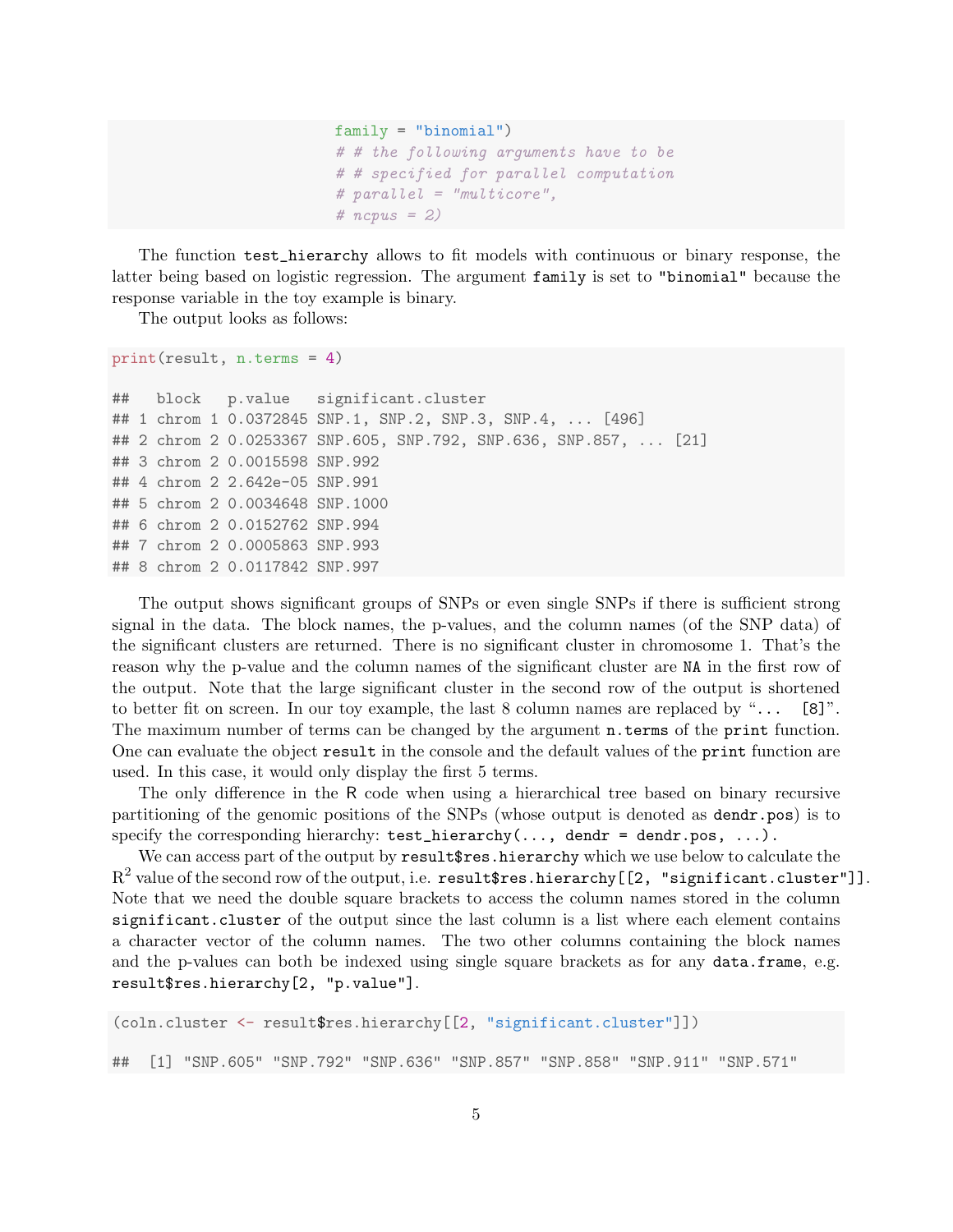## [8] "SNP.998" "SNP.708" "SNP.867" "SNP.612" "SNP.932" "SNP.803" "SNP.920" ## [15] "SNP.643" "SNP.653" "SNP.778" "SNP.808" "SNP.720" "SNP.714" "SNP.732" ## [22] "SNP.854" "SNP.876" "SNP.727" "SNP.738"

The function compute<sub>r2</sub> calculates the adjusted  $R^2$  value or coefficient of determination of a cluster for a continuous response. The Nagelkerke's  $R^2$  [\(Nagelkerke et al., 1991\)](#page-9-6) is calculated for a binary response as e.g. in our toy example.

```
compute_r2(x = sim.geno, y = sim.pheno, clvar = sim-clvar,res.test.hierarchy = result, family = "binomial",
           colnames.cluster = coln.cluster)
```
## [1] 0.07316735

The function compute<sub>r2</sub> is based on multi-sample splitting. The  $R^2$  value is calculated per split based on the second half of observations and based on the intersection of the selected variables and the user-specified cluster. Then, the  $R^2$  values are averaged over the different splits. If one does not specify the argument colnames.cluster, then the  $R^2$  value of the whole dataset is calculated.

#### <span id="page-5-0"></span>3.3 Software for parallel computing

The function calls of cluster\_var, cluster\_position, and test\_hierarchy above are evaluated in parallel since we set the arguments  $parallel = "multicore"$  and  $ncpus = 2$ . The argument parallel can be set to "no" for serial evaluation (default value), to "multicore" for parallel evaluation using forking, or to "snow" for parallel evaluation using a parallel socket cluster (PSOCKET); see below for more details. The argument ncpus corresponds to the number of cores to be used for parallel computing. We use the parallel package for our implementation which is already included in the base R installation [\(R Core Team, 2017\)](#page-9-7).

The user has to select the "L'Ecuyer-CMRG" pseudo-random number generator and set a seed such that the parallel computing of hierinf is reproducible. This pseudo-random number generator can be selected by RNGkind("L'Ecuyer-CMRG") and has to be executed once for every new R session; see R code at the beginning of Section [3.](#page-0-0) This allows us to create multiple streams of pseudo-random numbers, one for each processor / computing node, using the parallel package; for more details see the vignette of the parallel package published by [R Core Team](#page-9-7) [\(2017\)](#page-9-7).

We recommend to set the argument parallel  $=$  "multicore" which will work on Unix/Mac (but not Windows) operation systems. The function is then evaluated in parallel using forking which is leaner on the memory usage. This is a neat feature for GWAS since e.g. a large SNP dataset does not have to be copied to the new environment of each of the processors. Note that this is only possible on a multicore machine and not on a cluster.

On all operation systems, it is possible to create a parallel socket cluster (PSOCKET) which corresponds to setting the argument parallel = "snow". This means that the computing nodes or processors do not share the memory, i.e. an R session with an empty environment is initialized for each of the computing nodes or processors.

How many processors should one use? If the user specifies the second level of the tree, i.e. defines the block argument of the functions cluster\_var / cluster\_position and test\_hierarchy, then the building of the hierarchical tree and the hierarchical testing can be easily performed in parallel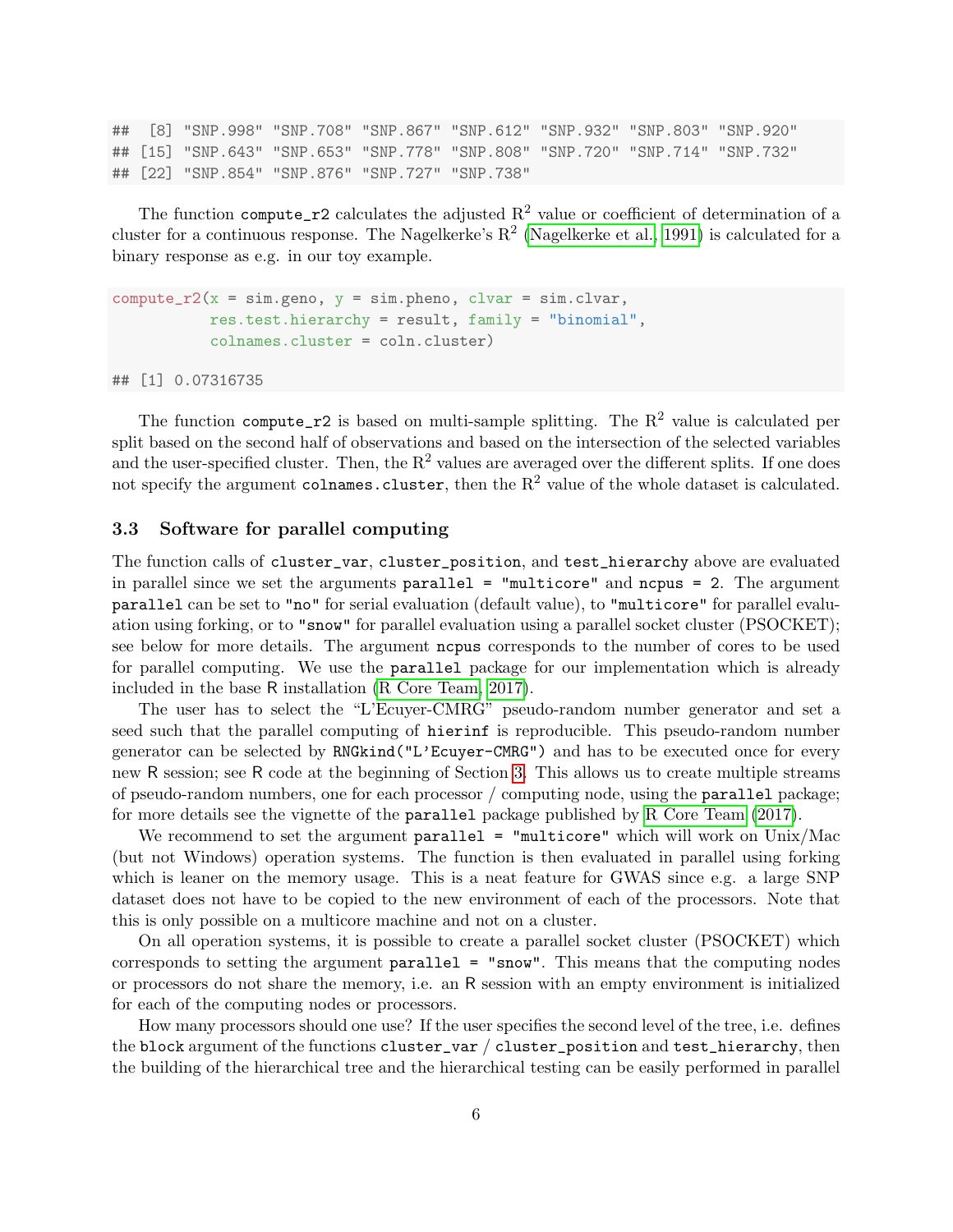across the different blocks. Note that the package can make use of as many processors as there are blocks, say, 22 chromosomes. In addition, the multi sample splitting and screening step, which is performed inside the function test\_hierarchy, can always be executed in parallel regardless if we defined blocks or not. It can make use of at most  $B$  processors where  $B$  is the number of sample splits.

### 4 Meta-analysis for several datasets

The naive (and conceptually wrong) approach would be to pool the different datasets and proceed as if it would be one homogeneous dataset, say, allowing for a different intercept per dataset. We advocate meta analysis and aggregating corresponding p-values; see [\(Renaux et al., 2018,](#page-9-0) Sec. 4) for more details.

Fast computational methods for pooled GWAS. There has been a considerable interest for fast algorithms for GWAS with very large sample size in the order of  $10^5$ ; see [Lippert et al.](#page-8-3) [\(2011\)](#page-8-3); [Zhou and Stephens](#page-9-8) [\(2014\)](#page-9-8). Often though, such large sample size comes from pooling different studies or sub-populations. We argue in favor of meta analysis and aggregating corresponding p-values. Besides more statistical robustness against heterogeneity (arising from the different sub-populations), meta-analysis is also computationally very attractive: the computations can be trivially implemented in parallel for every sub-population and the p-value aggregation step comes essentially without any computational cost.

#### 4.1 Software for aggregating p-values of multiple studies

It is very convenient to combine the information of multiple studies by aggregating p-values as described in [\(Renaux et al., 2018,](#page-9-0) Sec. 4). The package hierinf offers two methods for jointly estimating a single hierarchical tree for all datasets using either of the functions cluster\_var or cluster\_position; compare with Section [3.1.](#page-1-0) Testing is performed by the function test\_hierarchy in a top-down manner given by the joint hierarchical tree. For a given cluster, p-values are calculated based on the intersection of the cluster and each dataset (corresponding to a study) and those p-values are then aggregated to obtain one p-value per cluster using either Tippett's rule or Stouffer's method as in [\(Renaux et al., 2018,](#page-9-0) Sec. 4); see argument agg.method of the function test\_hierarchy. The difference and issues of the two methods for estimating a joint hierarchical tree are described in the following two paragraphs.

The function cluster\_var estimates a hierarchical tree based on clustering the SNPs from all the studies. Problems arise if the studies do not measure the same SNPs and thus, some of the entries of the dissimilarity matrix cannot be calculated. By default, pairwise complete observations for each pair of SNPs are taken to construct the dissimilarity matrix. The issue affects the building of the hierarchical tree but the testing of a given cluster remains as described before.

The function cluster\_position estimates a hierarchical tree based on the genomic positions of the SNPs from all the studies. The problems mentioned above do not show up here since SNPs, may be different ones for various datasets, can still be uniquely assigned to genomic regions.

The only differences in the function calls are that the arguments x, y, and clvar are now each a list of matrices instead of just a single matrix. Note that the order of the list elements of the arguments x, y, and clvar matter, i.e. the user has to stick to the order that the first element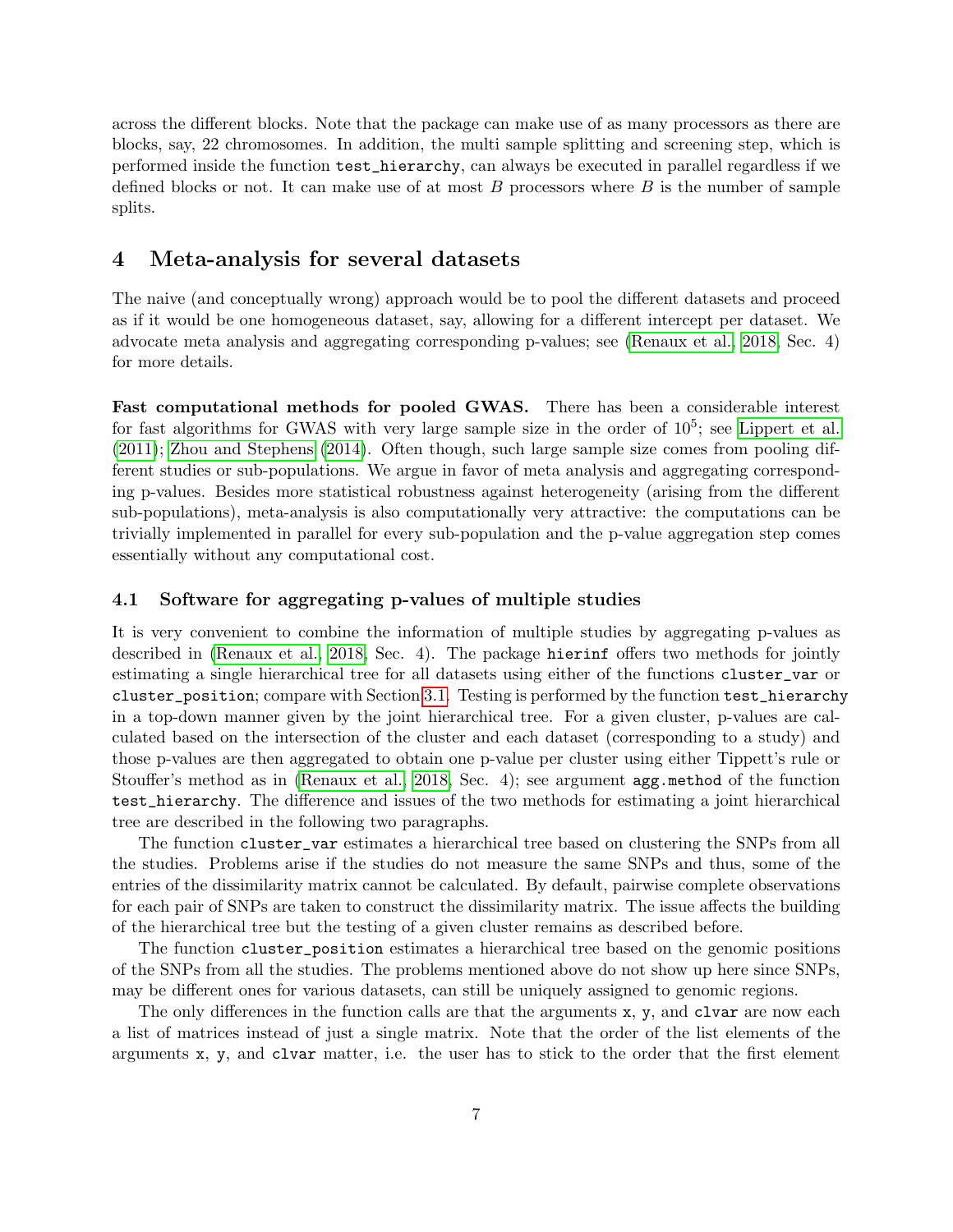of the three lists corresponds to the first dataset, the second element to the second datasets, and so on. One would replace the corresponding element of the list containing the control covariates (argument clvar) by NULL if some dataset has no control covariates. If none of the datasets have control covariates, then one can simply omit the argument. Note that the argument block defines the second level of the tree which is assumed to be the same for all datasets or studies. The argument block has to be a data.frame which contains all the column names (of all the datasets or studies) and their assignment to the blocks. The aggregation method can be chosen using the argument agg.method of the function test\_hierarchy, i.e. it can be set to either "Tippett" or "Stouffer". The default aggregation method is Tippett's rule.

The example below demonstrates the functions cluster\_var and test\_hierarchy for two datasets / studies measuring the same SNPs.

```
# The datasets need to be stored in different elements of a list.
# Note that the order has to be the same for all the lists.
# As a simple example, we artificially split the observations of the
# toy dataset in two parts, i.e. two datasets.
set.seed(89)
ind1 <- sample(1:500, 250)
ind2\leftarrow setdiff(1:500, ind1)
sim.geno.2dat <- list(sim.geno[ind1, ],
                       sim.geno[ind2, ])
sim.clvar.2dat <- list(sim.clvar[ind1, ],
                       sim.clvar[ind2, ])
sim.pheno.2dat <- list(sim.pheno[ind1],
                       sim.pheno[ind2])
# Cluster the SNPs
dendr <- cluster_var(x = sim.geno.2dat,
                     block = block)
                     # # the following arguments have to be specified
                     # # for parallel computation
                     # parallel = "multicore",
                     # ncpus = 2)
# Test the hierarchy using multi sample split
set.seed(1234)
result \leq test_hierarchy(x = sim.geno.2dat,
                         y = sim.pheno.2dat,
                         clvar = sim.clvar.2dat,
                         dendr = dendr,
                         family = "binomial")
## Warning in test only hierarchy(x = res$x, y = res$y, dendr = dendr, res.multisplit
= res.multisplit, : There occurred some warnings while testing the hierarchy. See
attribute 'warningMsgs' of the corresponding list element of the return object for
more details.
```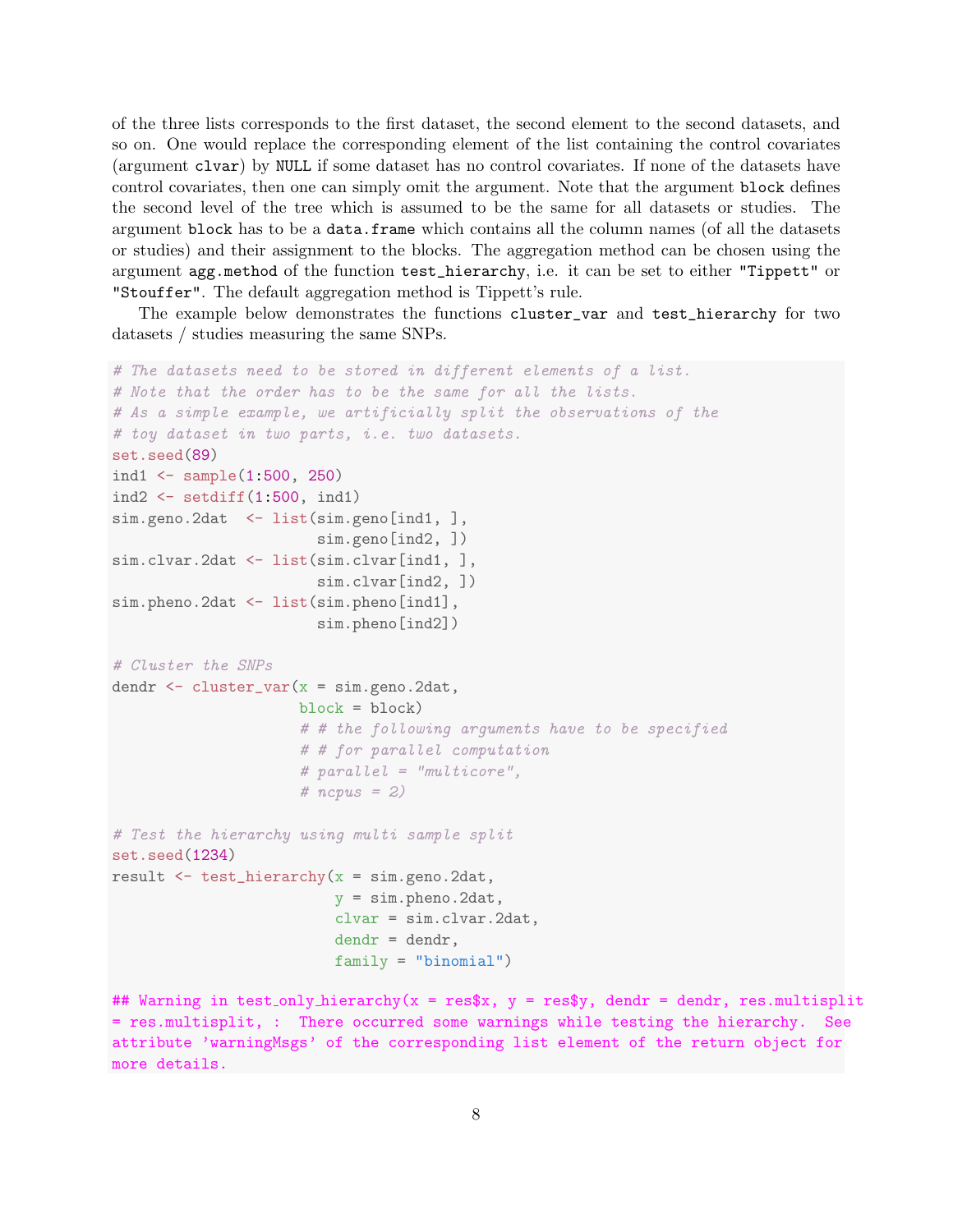# # the following arguments have to be # # specified for parallel computation # parallel = "multicore", # ncpus = 2)

The above R code can be evaluated in parallel if one adds the two commented arguments parallel and ncpus; compare with Section [3.3](#page-5-0) for more details about the software for parallel computing. The output shows three significant groups of SNPs and one single SNP.

```
print(result, n.terms = 4)
## block p.value significant.cluster
## 1 chrom 1 NA NA
## 2 chrom 2 0.0046333 SNP.991
## 3 chrom 2 0.0414371 SNP.994
## 4 chrom 2 0.0056558 SNP.993
## 5 chrom 2 0.0008686 SNP.997
```
The significance of a cluster is based on the information of both datasets. For a given cluster, the p-values of each dataset were aggregated using Tippett's rule as in [\(Renaux et al., 2018,](#page-9-0) Sec. 4) or [Tippett](#page-9-9) [\(1931\)](#page-9-9). Those aggregated p-values are displayed in the output above. We cannot judge which dataset (or both or combined) inherits a strong signal such that a cluster is shown significant but that is not the goal. The goal is to combine the information of multiple studies.

The crucial point is that the testing procedure goes top-down through a single jointly estimated tree for all the studies and only continues if at least one child is significant (based on the aggregated p-values of the multiple datasets) of a given cluster. The algorithm determines where to stop and naturally we get one output for all the studies. A possible single jointly estimated tree of the above R code is illustrated in Figure [2.](#page-9-10) In our example, both datasets measure the same SNPs. If that would not be the case, then intersection of the cluster and each dataset is taken before calculating a p-value per dataset / study and then aggregating those.

# References

- <span id="page-8-2"></span>Buzdugan, L. (2017). *hierGWAS: Asessing statistical significance in predictive GWA studies.* R package version 1.6.0.
- <span id="page-8-0"></span>Buzdugan, L., Kalisch, M., Navarro, A., Schunk, D., Fehr, E., and Bühlmann, P. (2016). Assessing statistical significance in multivariable genome wide association analysis. *Bioinformatics*, 32:1990–2000.
- <span id="page-8-1"></span>Klasen, J., Barbez, E., Meier, L., Meinshausen, N., Bühlmann, P., Koornneef, M., Busch, W., and Schneeberger, K. (2016). A multi-marker association method for genome-wide association studies without the need for population structure correction. Nature Communications, 7:Article number 13299 (doi:10.1038/ncomms13299).
- <span id="page-8-3"></span>Lippert, C., Listgarten, J., Liu, Y., Kadie, C. M., Davidson, R. I., and Heckerman, D. (2011). Fast linear mixed models for genome-wide association studies. Nature Methods, 8:833.